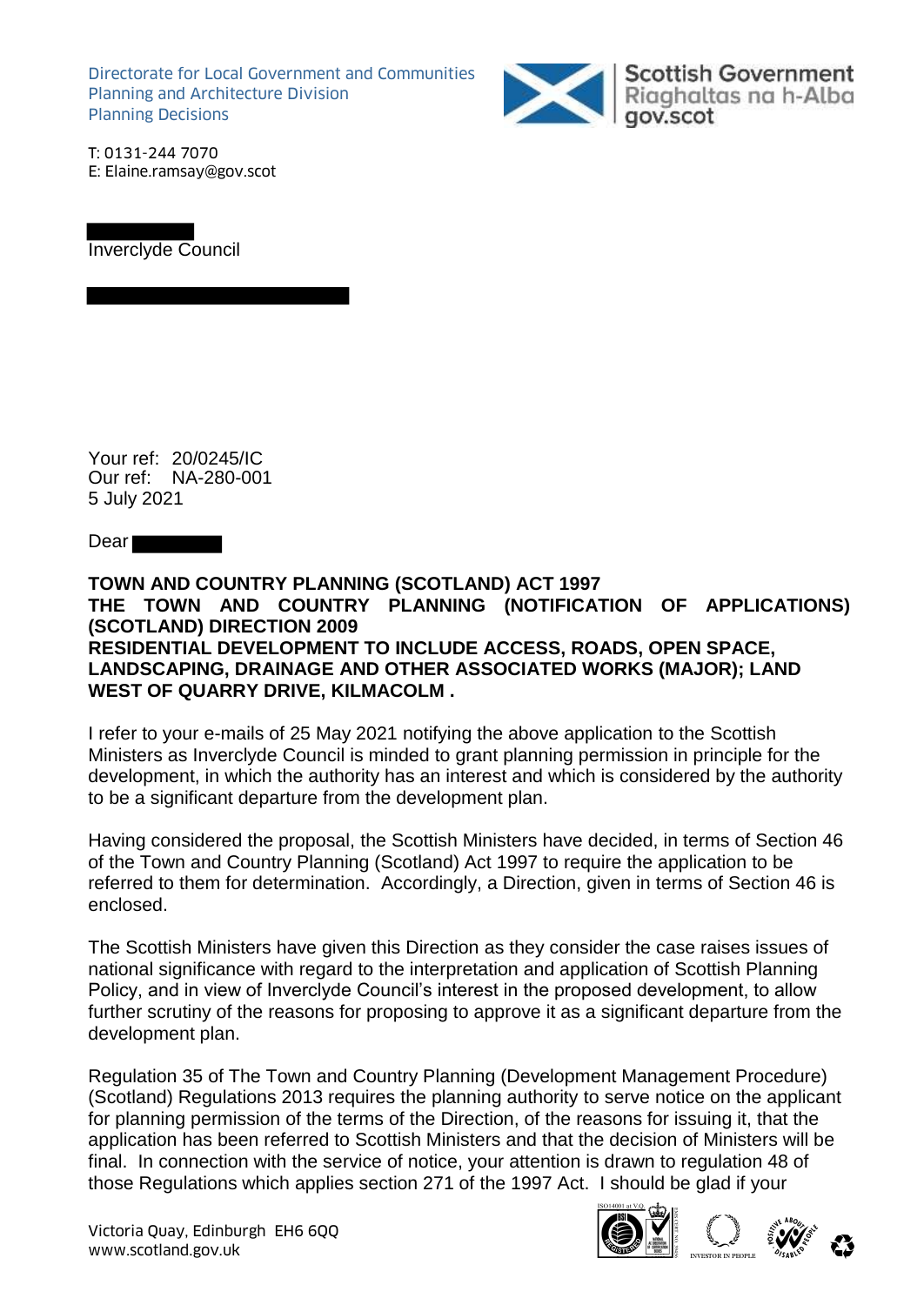Council would serve the required notice and let me have a copy. The planning authority is also required to include a copy of the decision to call in the application on the planning register in accordance with regulation 16 and paragraph 3(d) of Schedule 2.

In terms of the Town and Country Planning (Appeals) (Scotland) Regulations 2013, the application will be submitted to the Planning and Environmental Appeals Division (DPEA) in Falkirk for an examination by a Reporter. I would be grateful if you would prepare all the application documentation and send it to dpea@gov.scot or contact DPEA to organise access to a secure document sharing platform for document transfer. Please note a hyperlink to documentation held on the planning authority website is not sufficient for DPEA purposes.

Any queries relating to the future handling of the case should be directed to DPEA.

Yours sincerely